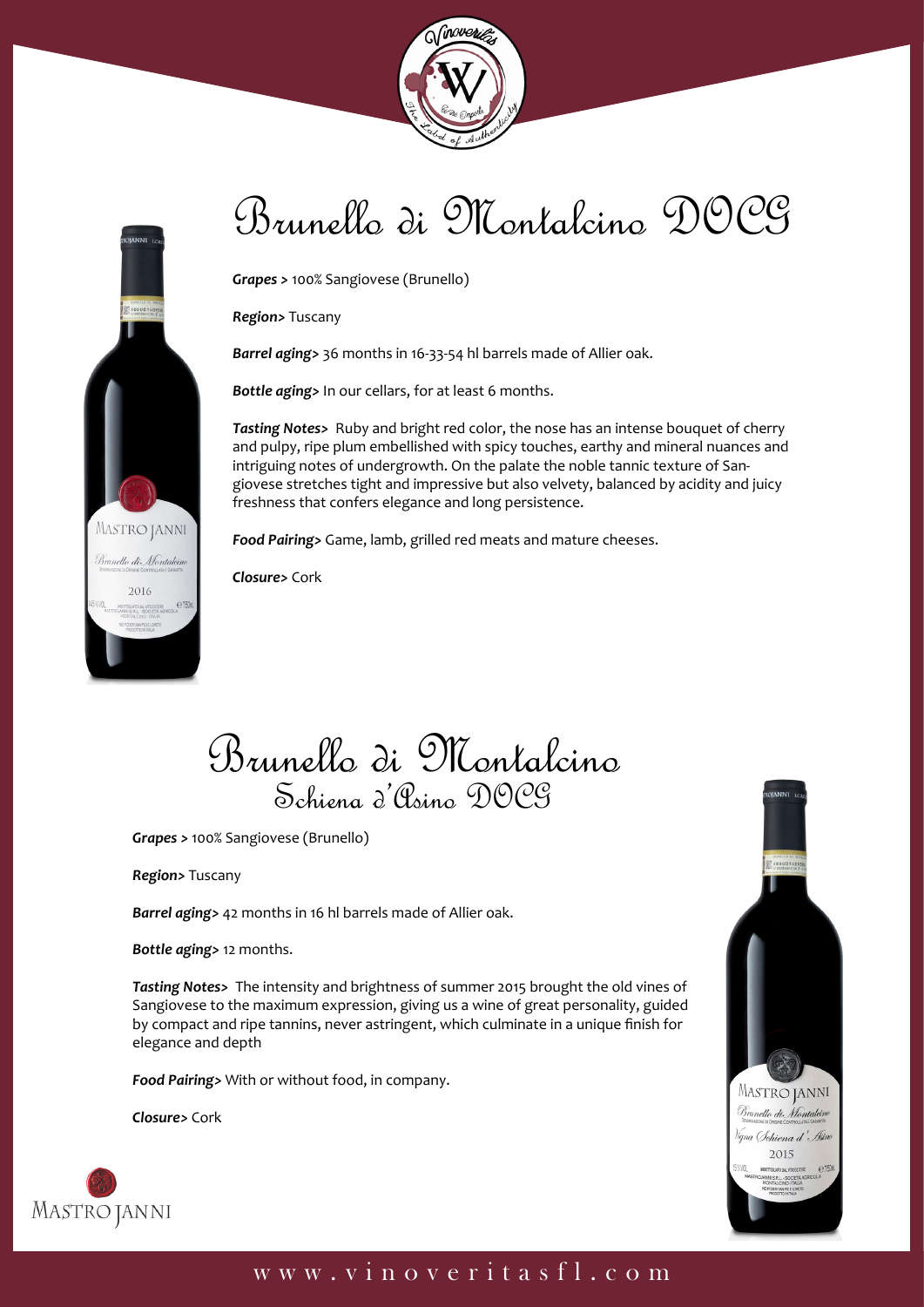



### Brunello di Montalcino Vigna Loreto DOCG

*Grapes >* 100% Sangiovese (Brunello)

*Region>* Tuscany

*Barrel aging>* 36 months in 16-25-33 hl barrels made of Allier oak.

*Bottle aging>* 6-8 months.

*Tasting Notes>* Bright and deep ruby red. On the nose, The oriental spices and the fresh tobacco leave enhance its ripe red fruit notes. Broad and enveloping entry, supported by a potent and ripe tannin, to conclude with a silky and elegant ending.

*Food Pairing>* With good company, to fully appreciate its elegance.

*Closure>* Cork

*Alcohol content>* 14.0-15.0% vol

San Pio Rosso IGT

*Grapes >* 20% Sangiovese 80% Cabernet Sauvignon.

*Region>* Tuscany

*Barrel aging>* Barrel aging: 18 months in French oak tonneau and small barrels.

*Bottle aging>* 6 months.

*Tasting Notes>* Deep ruby red color. On the nose, Mix of fresh fruit with spices. Broad and persistent with smooth tannins.

*Food Pairing>* Grilled and stewed red meat.

*Closure>* Cork





### www.vinoveritasfl.com